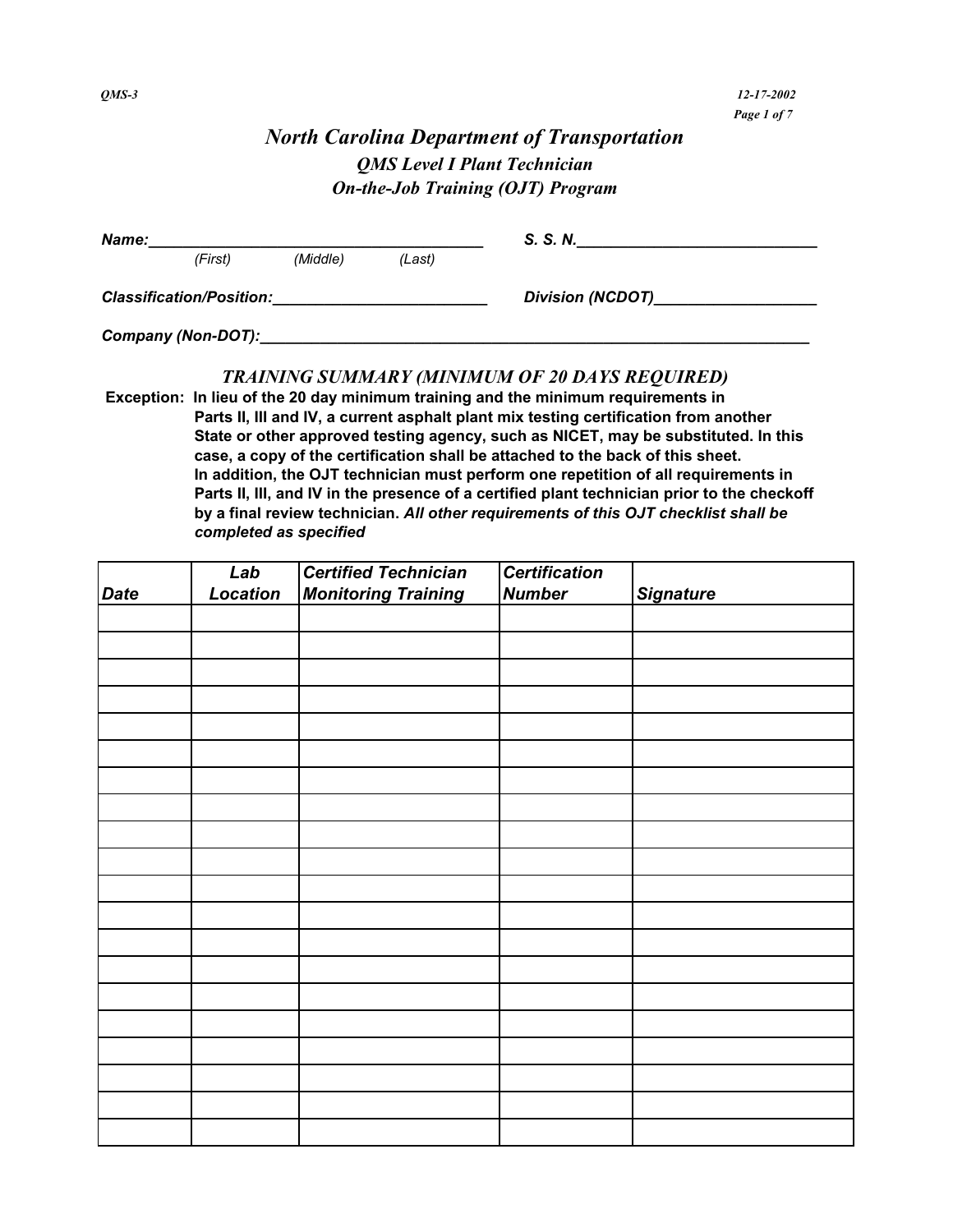# *TRAINING SUMMARY (MINIMUM OF 20 DAYS REQUIRED)*

### *(Continued)*

| <b>Date</b> | Lab<br>Location | <b>Certified Technician</b><br><b>Monitoring Training</b> | <b>Certification</b><br><b>Number</b> | <b>Signature</b> |
|-------------|-----------------|-----------------------------------------------------------|---------------------------------------|------------------|
|             |                 |                                                           |                                       |                  |
|             |                 |                                                           |                                       |                  |
|             |                 |                                                           |                                       |                  |
|             |                 |                                                           |                                       |                  |
|             |                 |                                                           |                                       |                  |
|             |                 |                                                           |                                       |                  |
|             |                 |                                                           |                                       |                  |
|             |                 |                                                           |                                       |                  |
|             |                 |                                                           |                                       |                  |
|             |                 |                                                           |                                       |                  |
|             |                 |                                                           |                                       |                  |
|             |                 |                                                           |                                       |                  |
|             |                 |                                                           |                                       |                  |
|             |                 |                                                           |                                       |                  |
|             |                 |                                                           |                                       |                  |
|             |                 |                                                           |                                       |                  |
|             |                 |                                                           |                                       |                  |
|             |                 |                                                           |                                       |                  |
|             |                 |                                                           |                                       |                  |
|             |                 |                                                           |                                       |                  |
|             |                 |                                                           |                                       |                  |
|             |                 |                                                           |                                       |                  |
|             |                 |                                                           |                                       |                  |
|             |                 |                                                           |                                       |                  |
|             |                 |                                                           |                                       |                  |
|             |                 |                                                           |                                       |                  |
|             |                 |                                                           |                                       |                  |
|             |                 |                                                           |                                       |                  |
|             |                 |                                                           |                                       |                  |
|             |                 |                                                           |                                       |                  |
|             |                 |                                                           |                                       |                  |
|             |                 |                                                           |                                       |                  |
|             |                 |                                                           |                                       |                  |
|             |                 |                                                           |                                       |                  |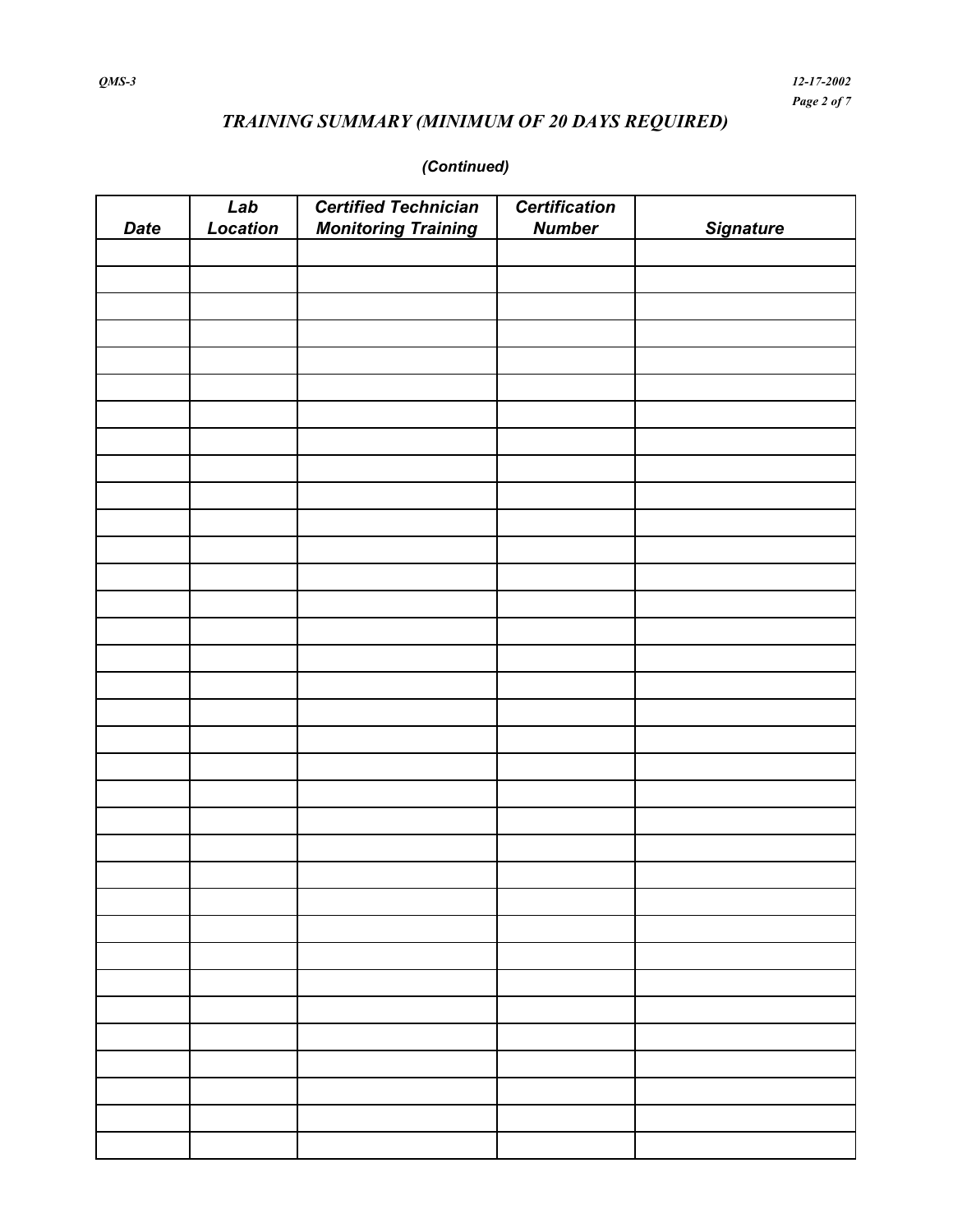Name:

*Part I : Review of Current Standard Specifications, Project Special Provisions and Current HMA/QMS Manual*

| <b>Subject</b>                       | Min.<br>No.<br>Rep's        | Certified QMS Plant Technician Initials and Dates for Each Repetition | <b>For Final Review Tech</b><br>Use Only |          |          |  |
|--------------------------------------|-----------------------------|-----------------------------------------------------------------------|------------------------------------------|----------|----------|--|
|                                      | Req'd                       | <b>REVIEW 1</b>                                                       | REVIEW 2                                 | REVIEW 3 | REVIEW 4 |  |
| QMS Specifications (609)             | 4                           |                                                                       |                                          |          |          |  |
| QMS Specifications (610)             | $\boldsymbol{4}$            |                                                                       |                                          |          |          |  |
| <b>HMA/QMS Manual</b>                | $\boldsymbol{4}$            |                                                                       |                                          |          |          |  |
| <b>QMS Personnel Requirements</b>    | $\boldsymbol{4}$            |                                                                       |                                          |          |          |  |
| <b>Mix Design</b>                    | $\boldsymbol{4}$            |                                                                       |                                          |          |          |  |
| <b>Job Mix Formula Requirements</b>  | $\boldsymbol{4}$            |                                                                       |                                          |          |          |  |
| <b>QMS Plant Requirements</b>        | $\boldsymbol{4}$            |                                                                       |                                          |          |          |  |
| <b>Mix Verification Requirements</b> | $\boldsymbol{4}$            |                                                                       |                                          |          |          |  |
| <b>Required Sampling Frequency</b>   | $\overline{4}$              |                                                                       |                                          |          |          |  |
| <b>Sample Numbering Procedures</b>   | $\boldsymbol{4}$            |                                                                       |                                          |          |          |  |
| <b>Sampling Locations</b>            | $\overline{\boldsymbol{4}}$ |                                                                       |                                          |          |          |  |
| <b>Mix Sampling</b>                  | 4                           |                                                                       |                                          |          |          |  |
| <b>Aggregate Sampling</b>            | 4                           |                                                                       |                                          |          |          |  |
| <b>Material Quartering</b>           | 4                           |                                                                       |                                          |          |          |  |
| <b>Testing Procedures</b>            | 4                           |                                                                       |                                          |          |          |  |
| <b>Significant Decimals</b>          | $\boldsymbol{4}$            |                                                                       |                                          |          |          |  |
| QC/QA Lab Requirements               | $\overline{\boldsymbol{4}}$ |                                                                       |                                          |          |          |  |
| <b>Corrective Actions</b>            | 4                           |                                                                       |                                          |          |          |  |
| <b>Density Requirements</b>          | 4                           |                                                                       |                                          |          |          |  |

 *Certified QMS Technician must initial and date when each subject is reviewed. Final Review will be performed after completion of Parts I, II, III, IV by a person from the Approved List of Final Review Technicians .* 

 *No other Technicians are acceptable for the Final Review.*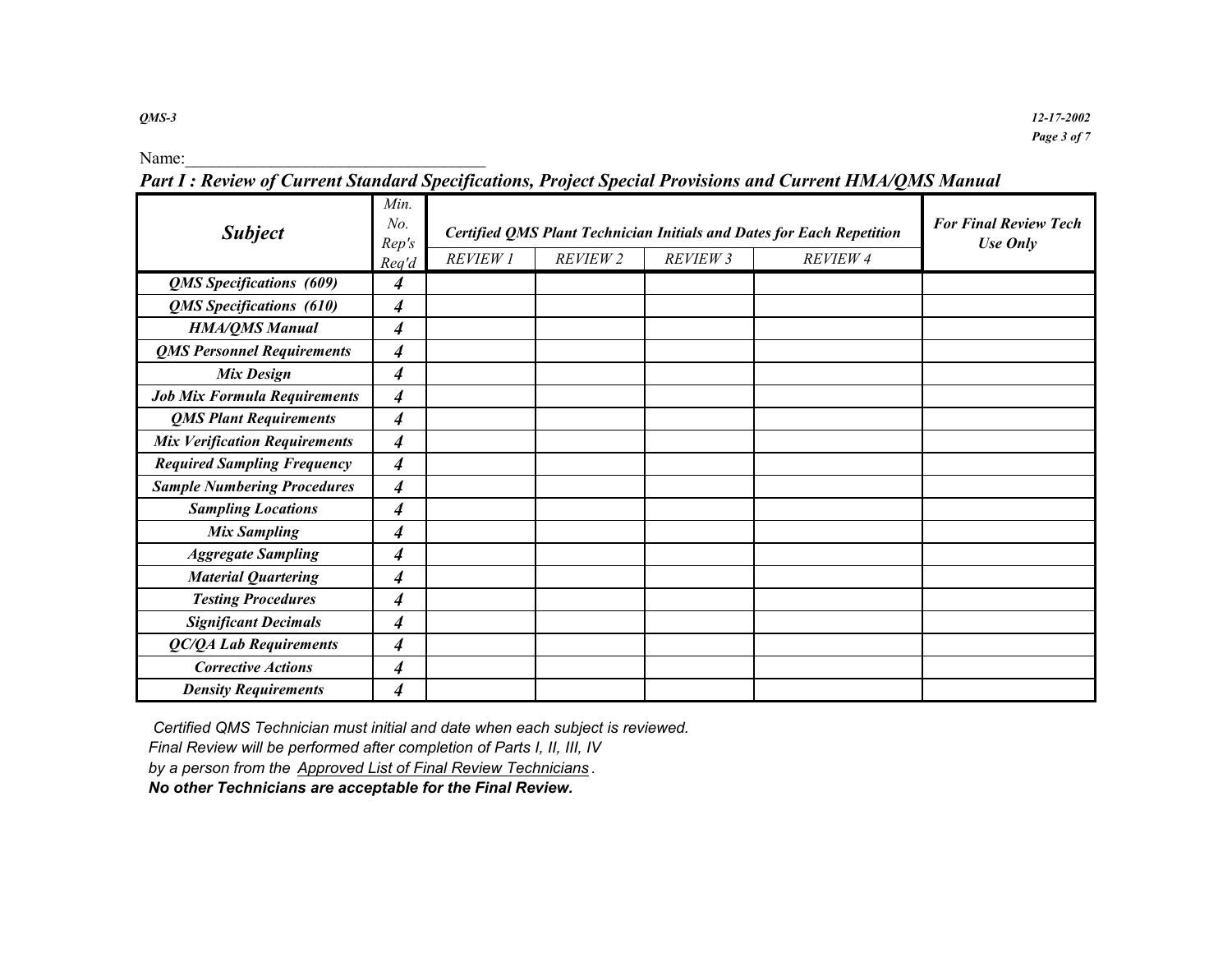### *Part II : Required Sampling and Testing Section 7 of the most current HMA/QMS Manual*

| Sample / Test                | Min.<br>No.<br>Rep's | Certified QMS Plant Technician Initials and Dates for Each Repetition *<br>$\tau$<br>8<br>9<br>$\overline{c}$<br>3<br>$\overline{4}$<br>5<br>6<br>10<br>11<br>12 |  |  |  |  |  |  |  |  |  |  | <b>For Final</b><br><b>Review</b><br><b>Tech Use</b> |      |
|------------------------------|----------------------|------------------------------------------------------------------------------------------------------------------------------------------------------------------|--|--|--|--|--|--|--|--|--|--|------------------------------------------------------|------|
| <b>Sampling Mix</b>          | Req'd<br>12          |                                                                                                                                                                  |  |  |  |  |  |  |  |  |  |  |                                                      | Only |
| <b>Sampling Aggregates</b>   | 12                   |                                                                                                                                                                  |  |  |  |  |  |  |  |  |  |  |                                                      |      |
| <b>Quartering Mix</b>        | 12                   |                                                                                                                                                                  |  |  |  |  |  |  |  |  |  |  |                                                      |      |
| <b>Quartering Aggregates</b> | 12                   |                                                                                                                                                                  |  |  |  |  |  |  |  |  |  |  |                                                      |      |
| <b>Bag and Tag Samples</b>   | 12                   |                                                                                                                                                                  |  |  |  |  |  |  |  |  |  |  |                                                      |      |
| <i>**Binder Content</i>      | 12                   |                                                                                                                                                                  |  |  |  |  |  |  |  |  |  |  |                                                      |      |
| <b>Washed Gradation</b>      | 12                   |                                                                                                                                                                  |  |  |  |  |  |  |  |  |  |  |                                                      |      |
| <b>Gyratory Test</b>         | 12                   |                                                                                                                                                                  |  |  |  |  |  |  |  |  |  |  |                                                      |      |
| <b>Maximum Spec. Grav.</b>   | 12                   |                                                                                                                                                                  |  |  |  |  |  |  |  |  |  |  |                                                      |      |
| <b>TSR</b> Test              | $\overline{2}$       |                                                                                                                                                                  |  |  |  |  |  |  |  |  |  |  |                                                      |      |
| <b>Moisture Content</b>      | 6                    |                                                                                                                                                                  |  |  |  |  |  |  |  |  |  |  |                                                      |      |
| <b>Core Sample Density</b>   | 12                   |                                                                                                                                                                  |  |  |  |  |  |  |  |  |  |  |                                                      |      |
| <b>Cold Feed Calibration</b> | 6                    |                                                                                                                                                                  |  |  |  |  |  |  |  |  |  |  |                                                      |      |

 *Certified QMS Technician must initial and date when each subject is reviewed.*

 *Final Review will be performed after completion of Parts I, II, III, IV* 

 *by a person from the Approved List of Final Review Technicians .* 

 *No other Technicians are acceptable for the Final Review.*

*\* Exception: Technicians with other approved certifications required to preform a minimum of 1 of each test before final review*

\*\*Note here which Binder Content Test applicant was Trained in

*If Extraction Test, Ash Correction Test must also be Included in training.*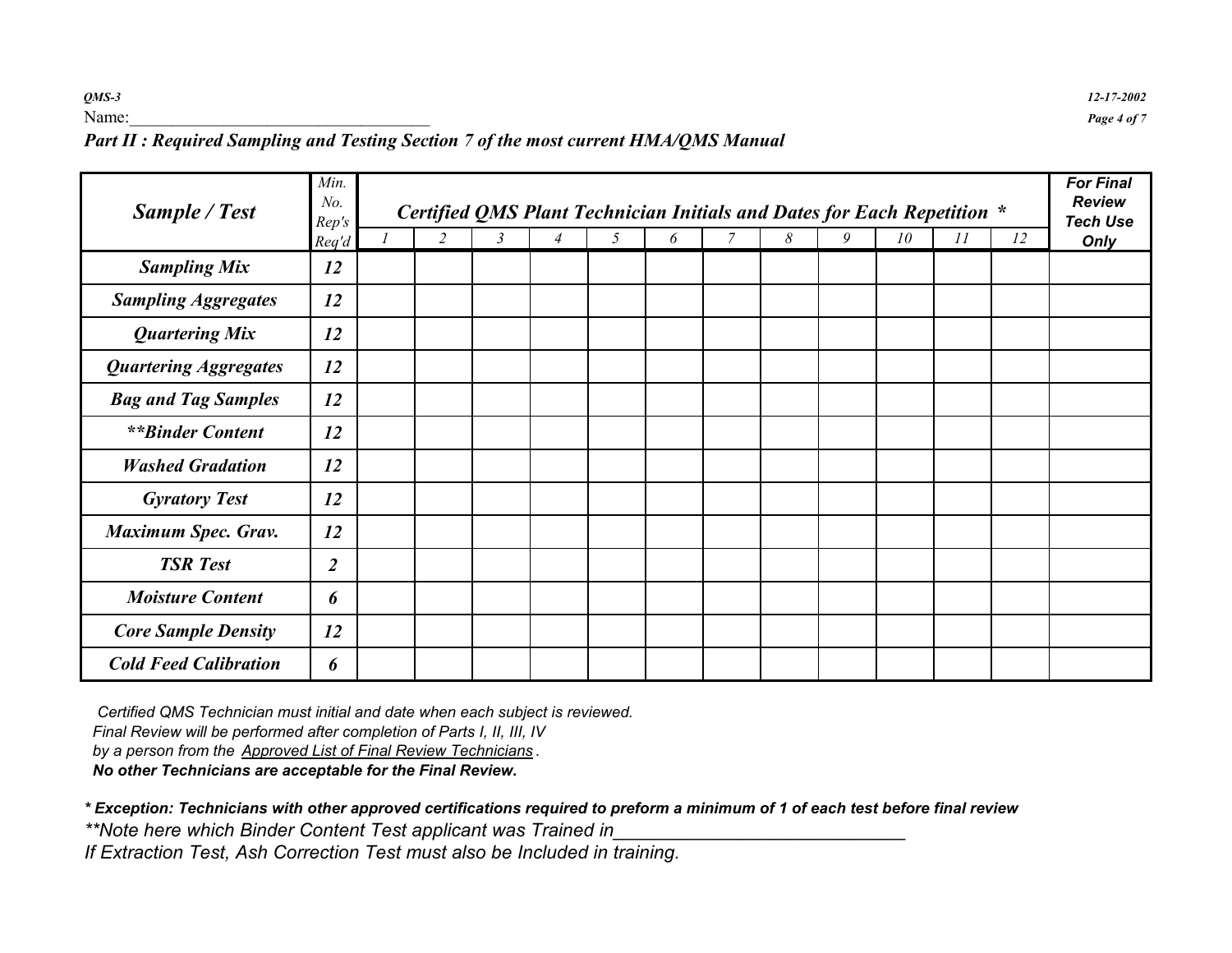*QMS-3 12-17-2002*

#### Name: <u>*Page 5 of 7*</u> *Part III : Required Calculations Section 7 of the most current HMA/QMS Manual*

| <b>Calculation</b>                                   | Min.<br>No.<br>Rep's<br>Req'd | $\overline{2}$ | Certified QMS Plant Technician Initials and Dates for Each Repetition *<br>$\mathfrak{Z}$ | $\overline{4}$ | 5 | 6 | $\overline{7}$ | 8 | 9 | 10 | 11 | 12 | <b>For Final</b><br><b>Review</b><br><b>Tech Use</b><br>Only |
|------------------------------------------------------|-------------------------------|----------------|-------------------------------------------------------------------------------------------|----------------|---|---|----------------|---|---|----|----|----|--------------------------------------------------------------|
| <b>Random Sample</b><br><b>Tonnage</b>               | 12                            |                |                                                                                           |                |   |   |                |   |   |    |    |    |                                                              |
| <b>VTM</b>                                           | 12                            |                |                                                                                           |                |   |   |                |   |   |    |    |    |                                                              |
| <b>VMA</b>                                           | 12                            |                |                                                                                           |                |   |   |                |   |   |    |    |    |                                                              |
| <b>VFA</b>                                           | 12                            |                |                                                                                           |                |   |   |                |   |   |    |    |    |                                                              |
| <b>Effective Specific</b><br><b>Gravity (Gse)</b>    | 12                            |                |                                                                                           |                |   |   |                |   |   |    |    |    |                                                              |
| $P0.075$ / $Pb$ eff Ratio                            | 12                            |                |                                                                                           |                |   |   |                |   |   |    |    |    |                                                              |
| Percent Gmm @ N ini                                  | 12                            |                |                                                                                           |                |   |   |                |   |   |    |    |    |                                                              |
| <b>Percent Gmm</b> $@N$ max                          | $\overline{2}$                |                |                                                                                           |                |   |   |                |   |   |    |    |    |                                                              |
| <b>Ignition Furnace</b><br><b>Calibration Factor</b> | $\boldsymbol{2}$              |                |                                                                                           |                |   |   |                |   |   |    |    |    |                                                              |
| <b>**TSR</b> Calculations                            | $\overline{2}$                |                |                                                                                           |                |   |   |                |   |   |    |    |    |                                                              |

 *Certified QMS Technician must initial and date when each subject is reviewed.*

 *Final Review will be performed after completion of Parts I, II, III, IV* 

 *by a person from the Approved List of Final Review Technicians .* 

 *No other Technicians are acceptable for the Final Review.*

 *\* Exception: Technicians with other approved certifications required to preform a minimum of 1 of each calculation before final review*

*\*\* Calculations performed in addition to calculations in Part II*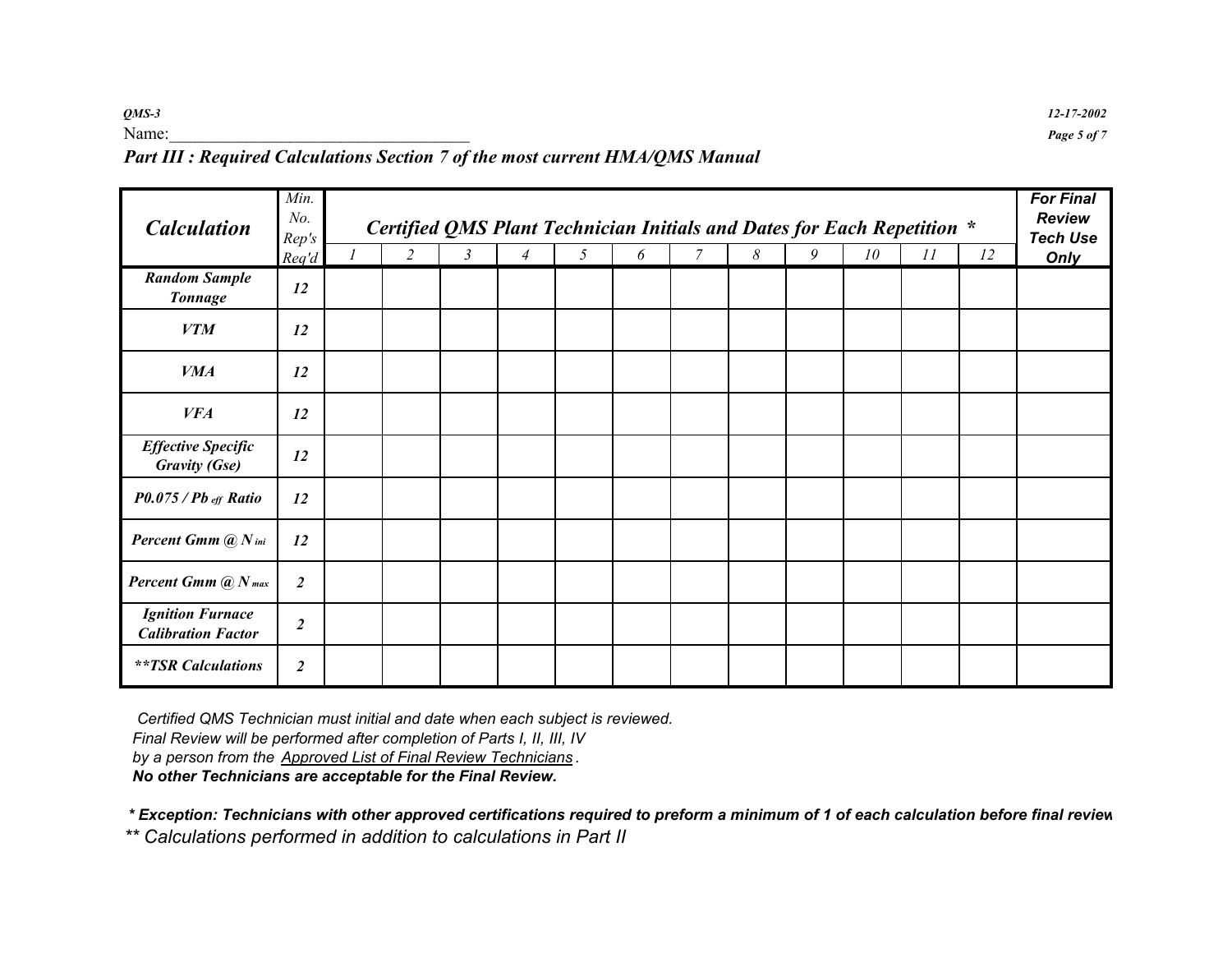| <b>Forms</b>     |                | Min. No. Reps. |               |  |  |  |                                                                                |  |    | <b>For Final</b><br><b>Review</b> |
|------------------|----------------|----------------|---------------|--|--|--|--------------------------------------------------------------------------------|--|----|-----------------------------------|
|                  | $Q_A$          | $\varrho c$    | $\mathcal{I}$ |  |  |  | <b>Certified QMS Plant Technician Initials and Dates for Each Repetition</b> * |  | 12 | <b>Tech Use</b>                   |
| <b>QA-1 (SP)</b> | 6              | $***$          |               |  |  |  |                                                                                |  |    |                                   |
| QA-2(Revised)    | $\overline{2}$ | $***$          |               |  |  |  |                                                                                |  |    |                                   |
| $QA-3$           | 12             | $***$          |               |  |  |  |                                                                                |  |    |                                   |
| $QA-4(SP)$       | $\overline{2}$ | $***$          |               |  |  |  |                                                                                |  |    |                                   |
| $QA-5$           | 12             | $***$          |               |  |  |  |                                                                                |  |    |                                   |
| $QC-1$ (SP)      | $***$          | 6              |               |  |  |  |                                                                                |  |    |                                   |
| $QC-2$           | $\overline{2}$ | $\overline{2}$ |               |  |  |  |                                                                                |  |    |                                   |
| $QC-3$           | $***$          | 6              |               |  |  |  |                                                                                |  |    |                                   |
| $QC-4(SP)$       | $\overline{2}$ | 12             |               |  |  |  |                                                                                |  |    |                                   |
| QC-5 (Revised)   | $***$          | 12             |               |  |  |  |                                                                                |  |    |                                   |
| $QC-6(SP)$       | $\overline{2}$ | 12             |               |  |  |  |                                                                                |  |    |                                   |
| $QC-7$           | $***$          | 12             |               |  |  |  |                                                                                |  |    |                                   |
| $QC-8(SP)$       | 12             | 12             |               |  |  |  |                                                                                |  |    |                                   |
| $QC-9$           | 12             | 12             |               |  |  |  |                                                                                |  |    |                                   |
| $QC-9A$          | $***$          | 6              |               |  |  |  |                                                                                |  |    |                                   |
| QC-11            | $***$          | $\overline{2}$ |               |  |  |  |                                                                                |  |    |                                   |
| QA/QC-1 (SP)     | 12             | 12             |               |  |  |  |                                                                                |  |    |                                   |
| QA/QC-1A (SP)    | $\overline{2}$ | $\overline{2}$ |               |  |  |  |                                                                                |  |    |                                   |
| QA/QC-2          | 12             | 12             |               |  |  |  |                                                                                |  |    |                                   |
| QA/QC-4          | 12             | 12             |               |  |  |  |                                                                                |  |    |                                   |
| QA/QC-5          | 12             | 12             |               |  |  |  |                                                                                |  |    |                                   |
| QA/QC-6 (SP)     | 12             | 12             |               |  |  |  |                                                                                |  |    |                                   |
| M&T 612 (TSR)    | $\overline{2}$ | $\overline{2}$ |               |  |  |  |                                                                                |  |    |                                   |

### *Part IV : Required Forms Section 11 of the most current HMA/QMS Manual*

 *Certified QMS Technician must initial and date when each subject is reviewed. Final Review will be performed after completion of Parts I, II, III, IV by a person from the Approved List of Final Review Technicians . No other Technicians are acceptable for the Final Review.*

 *\* Exception: Technicians with other approved certifications required to complete a minimum of 1 of each form before final review \*\*Technician does not have to complete this form. Needs to review and be knowledgeable of the completed form.*